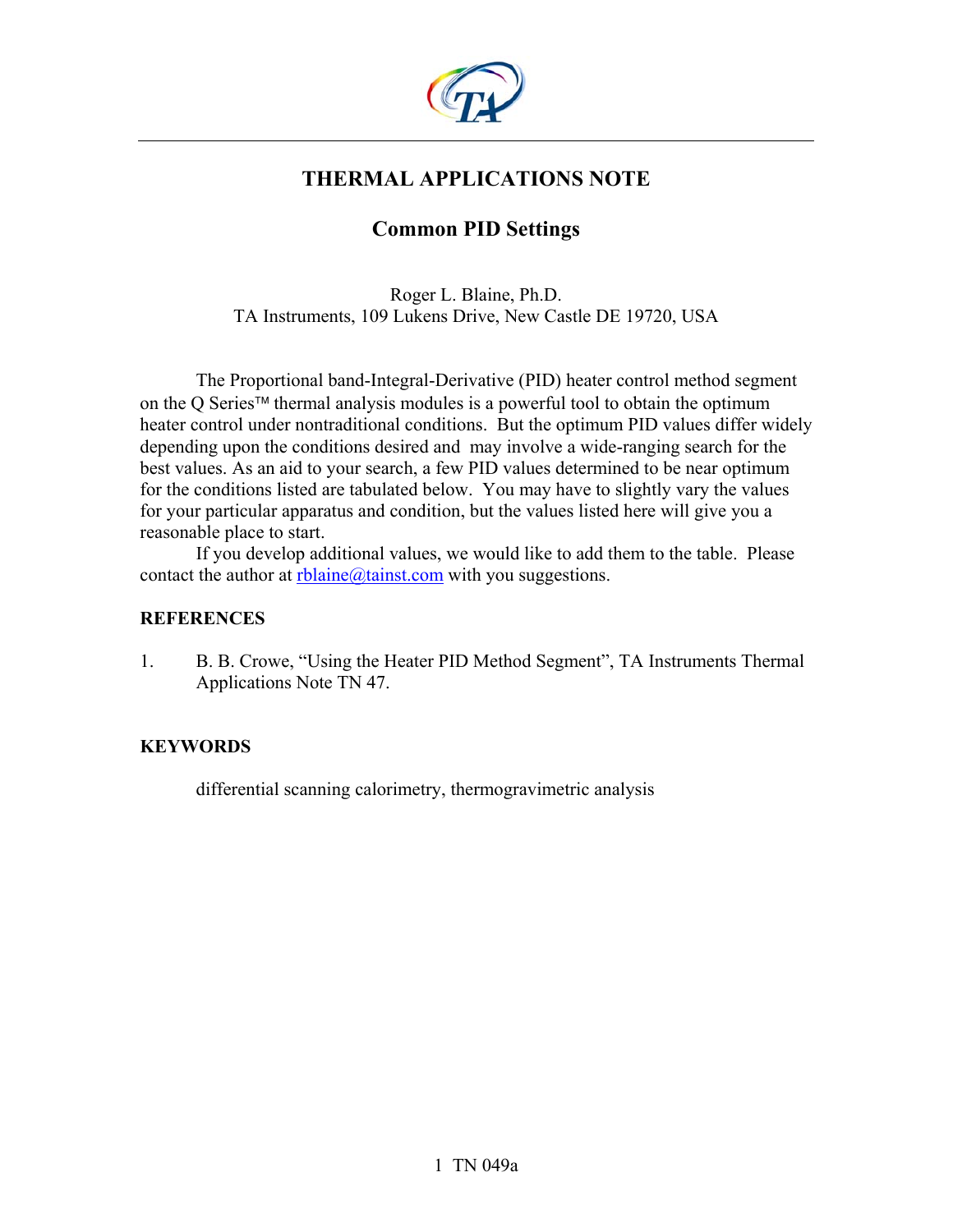### **OPTIMUM PID SETTINGS**

| Module     | Conditions                                      | $\mathbf{P}$ | I              | D   |
|------------|-------------------------------------------------|--------------|----------------|-----|
| <b>DSC</b> | Default                                         | 60           | 135            | 2.0 |
| <b>DSC</b> | Heating Rates $\geq 100$ °C/min                 | 40           | 0.0            | 4.0 |
| <b>DSC</b> | Isothermal Step to 200 °C                       | 30           | 0.0            | 4.0 |
| <b>DSC</b> | High Cooling Rates to $20^{\circ}$ C with LNCS  | 40           | 0.0            | 6.0 |
| <b>DSC</b> | High Cooling Rates to $160^{\circ}$ C with LNCS | 30           | 0.0            | 5.0 |
| <b>TGA</b> | Default with HiRes™ Furnace                     | 3.3          | $\overline{2}$ | 1.3 |
| <b>TGA</b> | Default with EGA Furnace                        | 2.0          | 0.7            | 2.0 |
| <b>TGA</b> | Isothermal Step with HiRes™ Furnace             | 7.0          | 0.0            | 4.8 |
| <b>TMA</b> | Default                                         | 33           | 27             | 12  |
| <b>TMA</b> | Default with MCA                                | 33           | 81             | 12  |
| <b>DMA</b> | Default                                         | 10           | 10             | 5.0 |
| <b>DMA</b> | Default with Fluid Clamps                       | 10           | 5.0            | 20  |